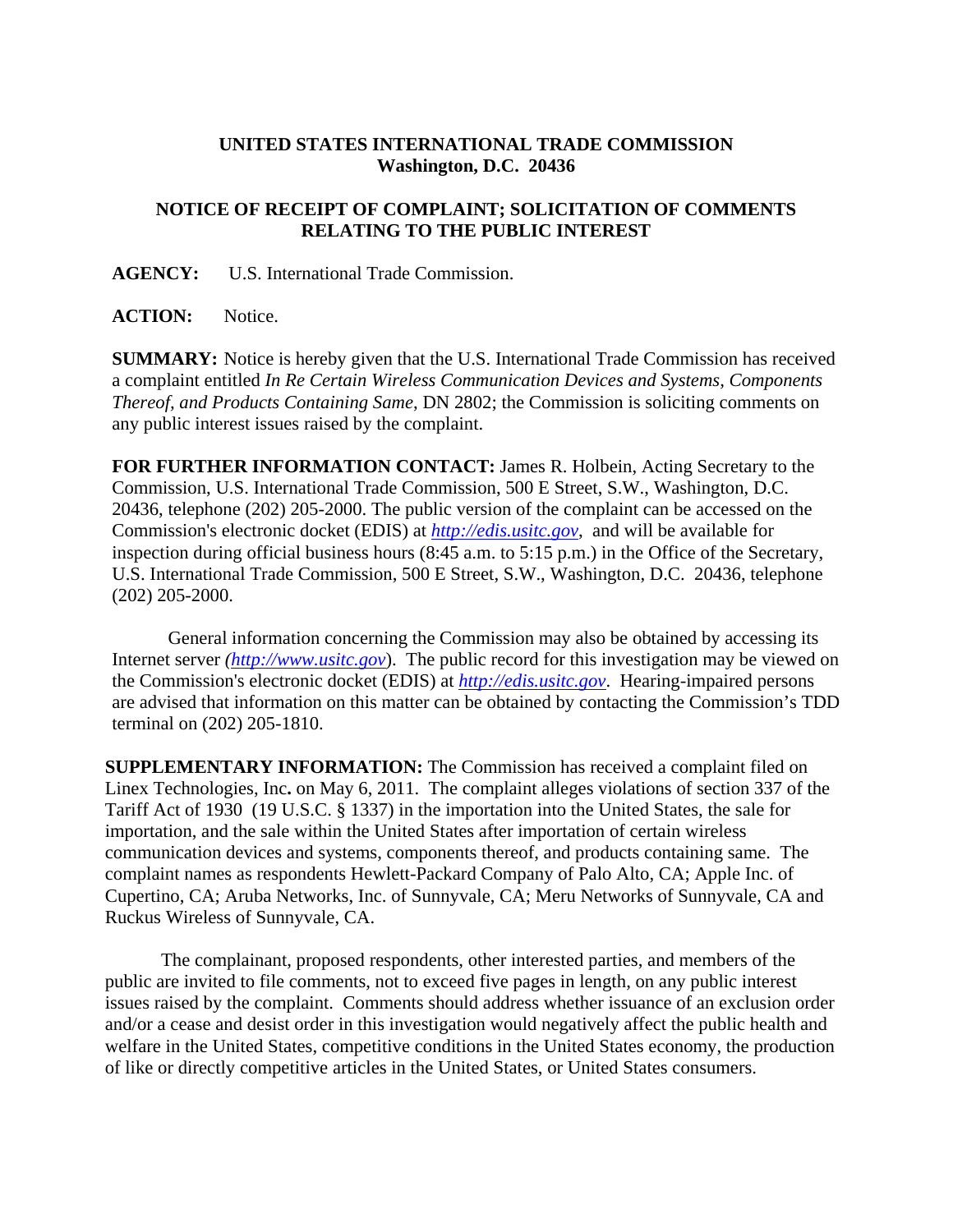In particular, the Commission is interested in comments that:

- (i) explain how the articles potentially subject to the orders are used in the United States;
- (ii) identify any public health, safety, or welfare concerns in the United States relating to the potential orders;
- (iii) indicate the extent to which like or directly competitive articles are produced in the United States or are otherwise available in the United States, with respect to the articles potentially subject to the orders; and
- (iv) indicate whether Complainant, Complainant's licensees, and/or third party suppliers have the capacity to replace the volume of articles potentially subject to an exclusion order and a cease and desist order within a commercially reasonable time.

 Written submissions must be filed no later than by close of business, five business days after the date of publication of this notice in the *Federal Register*. There will be further opportunities for comment on the public interest after the issuance of any final initial determination in this investigation.

 Persons filing written submissions must file the original document and 12 true copies thereof on or before the deadlines stated above with the Office of the Secretary. Submissions should refer to the docket number ("Docket No. 2802") in a prominent place on the cover page and/or the first page. The Commission's rules authorize filing submissions with the Secretary by facsimile or electronic means only to the extent permitted by section 201.8 of the rules (see Handbook for Electronic Filing Procedures,

http://www.usitc.gov/secretary/fed\_reg\_notices/rules/documents/handbook\_on\_electronic\_filing. pdf ). Persons with questions regarding electronic filing should contact the Secretary (202-205- 2000).

 Any person desiring to submit a document to the Commission in confidence must request confidential treatment. All such requests should be directed to the Secretary to the Commission and must include a full statement of the reasons why the Commission should grant such treatment. *See* 19 C.F.R. § 201.6. Documents for which confidential treatment by the Commission is properly sought will be treated accordingly. All nonconfidential written submissions will be available for public inspection at the Office of the Secretary.